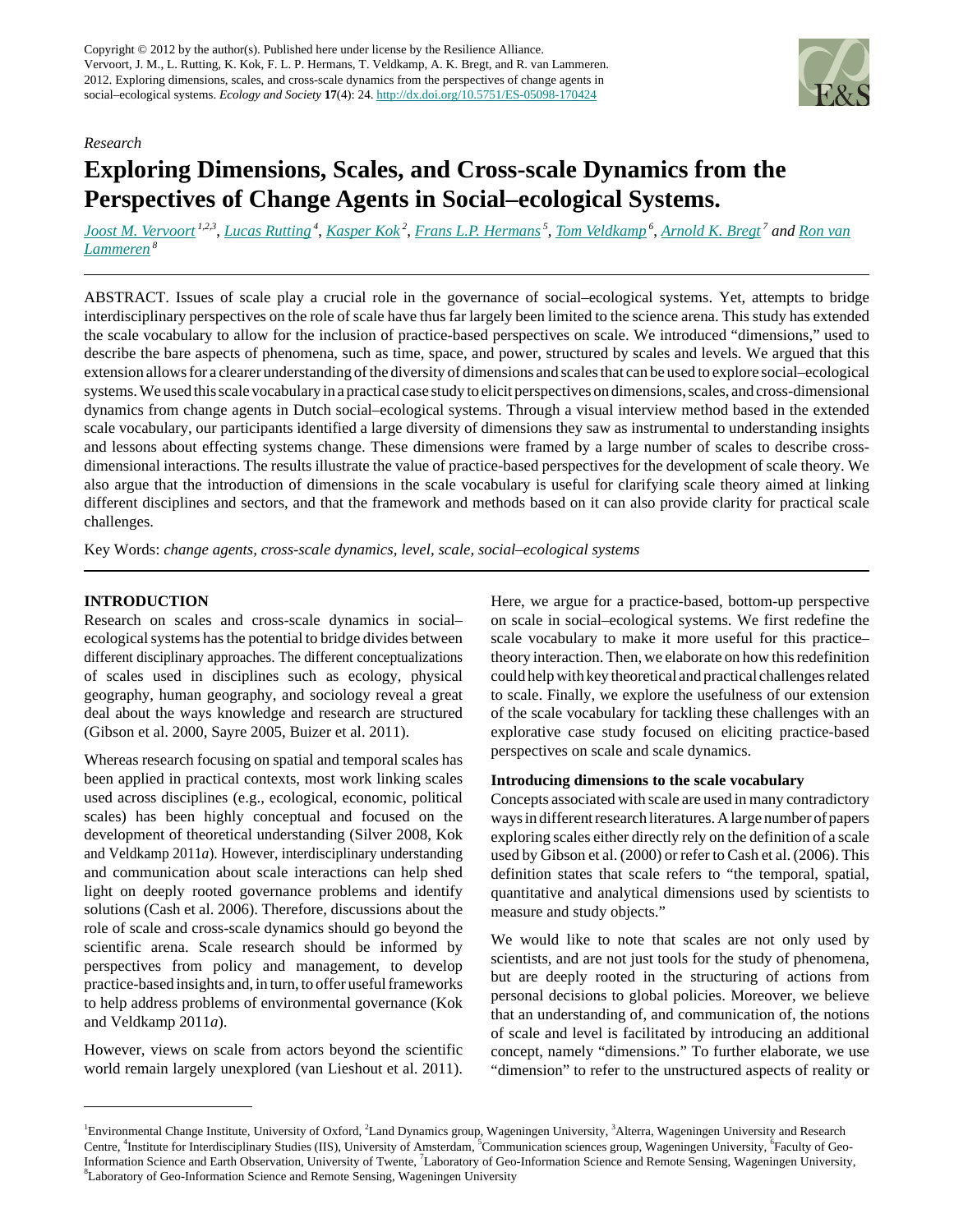phenomena to which scales are applied, such as time, space, power, etc. Following Gibson et al. (2000), we use "scale" to refer to the reference systems used to structure dimensions, such as the Julian calendar, the metric system, and systems to organize geographical jurisdictions. Again following Gibson et al. (2000), we define the positions on a scale as "levels." Examples of levels are countries, watersheds, ecosystems and households. See Fig. 1 for a visual schema of these definitions.

**Fig. 1**. Dimensions, scales, and levels as outlined in this paper.



We distinguish the concept of "dimension," rather than starting with scales as the basic structure of analysis, because it allows for recognition of the multiplicity of possible scales. Scales, and what we call dimensions, are often confused and often overlap. Starting with scales as the basic concept of analysis, as has so far been done, can obscure the reality that multiple scales (e.g., metric system, customary system) can be applied to structure the same dimension (space). We argue that different scales applied to the same dimension have different consequences for analysis that might restrict or enable scientific or practical insights, and be of more benefit to some societal actors than to others. It should be noted that many studies that refer to work analyzing multiple "scales" actually explore dynamics among different levels, according to the definition used by Gibsons et al. (2000) and by us (Levin 1999, Holling et al. 2002, Hooghe and Marks 2003).

We use the term "multi-dimensional" to describe objects or phenomena framed by multiple dimensions (e.g., space, power, networks). "Cross-dimensional" dynamics refer to changes in one dimension interacting with changes in another dimension (e.g., changes in power leading to a restructuring of space). The introduction of dimensions has its consequences for our understanding of scale interactions. We can continue to use Cash et al.'s definition of "multi-scale" as referring to objects or phenomena framed by multiple scales. Similarly, we can adopt the definition of "cross-scale" interactions as occurring among different scales. However, in the definition used by Cash et al. (2006), multi-scale and cross-scale often implicitly mean multi-dimensional and cross-dimensional. In our framework, this is not the case. Scale interactions could reflect interactions between dimensions, but they could also result from multiple scales used by different actors to structure the same dimension. An example is a state using a different jurisdictional scale to structure geographical space from nonstate actors, resulting in conflict.

The introduction of dimensions does not change the use of interactions among levels, as described by Cash et al. (2006). The demarcation "multi-level" indicates objects or aspects of phenomena defined by multiple levels on a single scale, whereas "cross-level" interactions identify those interactions happening among levels on a scale.

# **Scale and scale dynamics: theoretical and practical challenges**

Perspectives on scale differ widely among disciplines. Insights about scale dynamics originated mainly with the study of biophysical systems (Buckley 1967, Klir 1969, Holling 1986, Levin 1992, Holland 1998, Kok et al. 2001). Consequently, the main focus on scale in research has been on spatial and temporal scales (Meyer et al. 1992, Levin 1999, Kok et al. 2006). Conversely, in the social sciences, social systems are viewed as operating on a range of social scales (Giddens 1990, Westley et al. 2002). Another perspective is offered by human geographers who explore links between social and spatial scales, and see them as continuously changing based on power relations (Sayre 2005, Dahl 1989, Ostrom 1991, 1997).

Kok and Veldkamp (2011*b*) provided a range of studies that represent the state of the art in the integration of disciplinary perspectives on scale. These contributions range from the conceptual bridging of specific disciplinary gaps (Termeer et al. 2010, Buizer et al. 2011, Turnhout and Boonman-Berson 2011, Veldkamp et al. 2011) to the application of multi-scale analyses to practical case studies to show interactions between biophysical and social scales (De Blaeij et al. 2011, Van Apeldoorn et al. 2011, Van der Veen and Tagel 2011). Three challenges for current interdisciplinary research on scale in social–ecological systems can be derived from these papers and other sources. These are as follows: (1) Underlying assumptions about the structure and reality of scales should be made explicit in any attempt to bridge disciplines through different scale concepts (Manson 2008, Buizer et al. 2011). (2) Biophysical dimensions and scales still dominate scalerelated research—more attention should be given to scales associated with research in other fields such as sociology, political science, economics, and human geography (Cash et al. 2006, Kok and Veldkamp 2011*a*). (3) The perspectives of non-scientist actors should be included in interdisciplinary scale debates to involve practice-based perspectives in theory development (Kok and Veldkamp 2011*a*).

Successfully tackling such theoretical challenges relates to the ability of scale research to take on practical scale-related challenges for social–ecological systems governance (Cash et al. 2006). This will help to address three factors: (1) ignorance: the complexity inherent in social–ecological systems means that there is often a lack of knowledge of key processes at and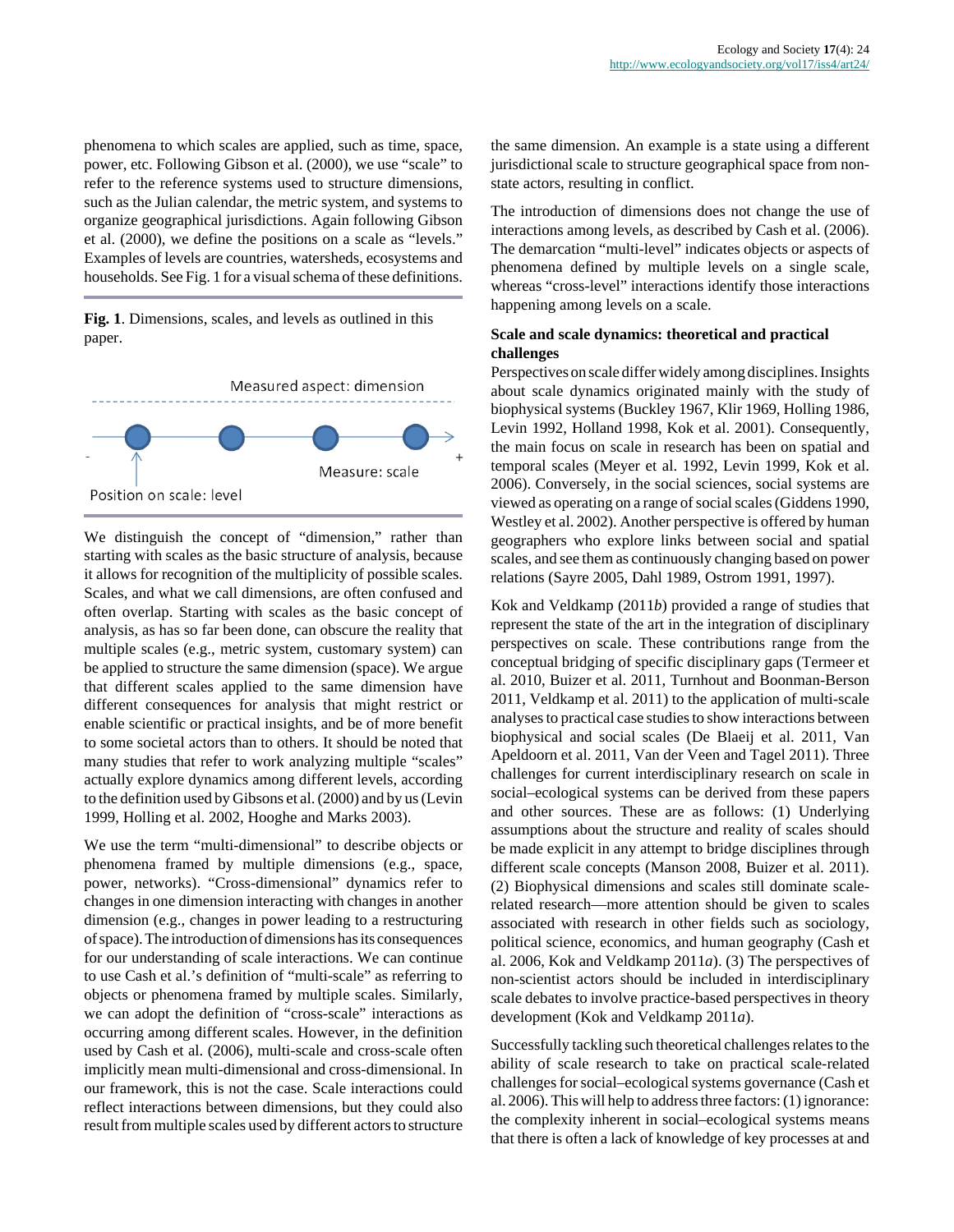across multiple system levels, let alone in and across different dimensions characterized by various scales; (2) mismatches: in social–ecological systems, the system dimensions that drive decisions, the scales that frame these decisions and the levels at which they are taken often affect other system dimensions in unintended and destructive ways; and (3) plurality of scale perspectives: many societal stakeholders focus on different system dimensions, use different scales to characterize these dimensions, and place the highest value on different levels on these scales.

# **Practice-based perspectives: change agents**

In including practice-based perspectives in scale theory development, we believe it is particularly valuable to focus on the perspectives of "change agents" (Westley et al. 2006). Change agents are defined here as "actors who exert their individual agency to innovate and create sustainable, accepted change in the systems in which they operate" (Rossi et al. 2000, Moore 2011). Change agents often have to work to overcome gaps and mismatches among societal perspectives that operate across disciplines and dimensions (Westley and Mintzberg 1989, Rossi et al. 2000, Westley et al. 2006). This means that they have had to familiarize themselves with a range of ways in which the world is structured by different societal actors (Westley 2002, Moore 2011).This leads us to propose that change agents can express multi-dimensional perspectives on social–ecological systems change when guided to structure these dimensions using a diversity of scales. If this proposition is valid, change agents have particularly rich insights to offer both to scale-oriented researchers and society at large concerning interactions among dimensions, scales, and levels in social–ecological systems.

Our primary objective here is to explore how practice-based perspectives on scale, elicited through the extended scale vocabulary of dimensions, scales, and levels, can contribute to the development of interdisciplinary theory on scale dynamics. We specify this objective through three subobjectives: (1) to identify dimensions and scales described by change agents in social–ecological systems; (2) to visualize how the dimensions and scales identified by these change agents allow them to describe how they work across dimensions and associated scales and levels; and (3) to connect these practice-based perspectives to interdisciplinary theory development on scale.

# **METHODS**

# **Case study: change agents in TransForum**

TransForum was a Dutch innovation institute, set up as a project over six years and ending in early 2011. Its goal was to trigger transitions toward sustainable agricultural development (Veldkamp et al. 2009). For this, 33 practical and 42 science projects were executed, incorporating different perspectives on what sustainable agro-ecological development entails (Beers et al. 2010). This wide range was chosen deliberately and in the spirit of social–ecological systems thinking and transitions theory, on the premise that the way forward is never clear, and multiple solutions might be possible (Schwartz 1991, Yorque et al. 2002, Rotmans 2005). The practical projects, involving change agents across sectors, represented a number of practical system innovations that serve as successful pilots for higher-level application (TransForum 2010), and their interaction with the science projects led to insights about knowledge co-production to tackle challenges of innovation in social–ecological systems (Van Latesteijn and Andeweg 2010). The research presented here was part of a science project on perspectives of systems change within TransForum.

# **Selecting change agents**

We focused our research on change agents who drove "acceptable, sustainable systems change" (Moore 2011) in TransForum's practical projects. We restricted our selection of participants in the research to those involved in the 11 TransForum projects categorized as "regional development projects" to ensure that interaction between environmental and social systems was part of all projects.

Because agents of change operate in social and organizational contexts, insider perspectives are crucial for the identification of such individuals. Within Transforum, three officers were hired to stimulate cross-disciplinary and cross-sectoral interactions within TransForum and its projects. A part of these officers' mandates was to identify change agents in the TransForum projects and facilitate their activities. We consulted with these TransForum officers, asking them to identify individuals who fit our definition of change agents in the 11 TransForum regional development projects. Twentytwo individuals were identified, of which 16 individuals from 10 projects were able to participate in this research in the available time. Of these, seven were commercial project and process developers, four were practice-oriented researchers, three were public servants, and two were members of the TransForum organization. Some of these participants were formal leaders of the projects, whereas others performed different functions; "leadership" positions were not highly significant because the projects took the shape of partnerships with many stakeholders contributing comparable efforts. The projects that the participants in our research were involved in included several developing "green ports" in the Netherlands and one in Shanghai, the development of regional autonomy in sustainable agriculture, sustainable rural health care projects, the fostering of relationships between cities and the countryside, and a saline agriculture project.

# **Interview method: scale repertoire**

To facilitate participants' identification of dimensions and scales associated with their perspectives, we developed an interview method focused on a project storyline/future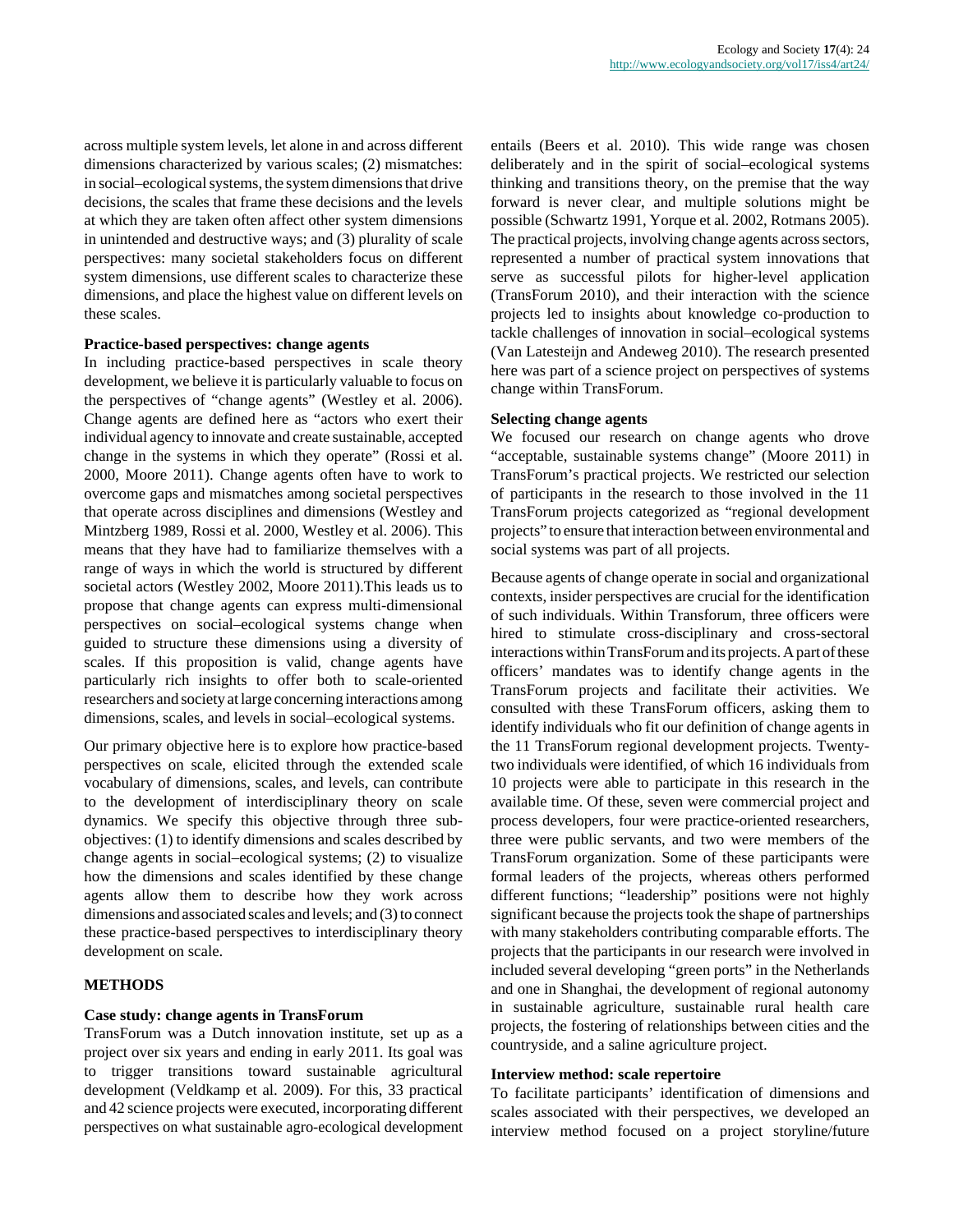visioning approach inspired by the repertory grid technique (Kelly 1955, Ryle 1975, van de Kerkhof et al. 2009). This interviewing technique originated in construct psychology and has recently become more popular in other contexts such as market research, intelligence, human learning, and policy analysis. This technique asks participants to frame "elements," such as people, products, and policies, on the personal "constructs" that make up their value system, such as wealth, reliability, intelligence, etc. These constructs are elicited by discussing the similarities and differences between elements and, based on that, developing the constructs as bipolar, or continual, scales (van de Kerkhof et al. 2009). Our approach, which we named the "scale repertoire," combined an adaptation of the repertory grid with a scenario storyline building in the mode of "middle-casting:" starting with a normative vision of the future, and then working toward that future from the past, with the present as a center point in the timeline. We used this temporal structure because it allowed participants to outline past change, as well as giving them the freedom to envision future developments and dynamics that exist only in their perspectives. In our approach, the "elements" were different drivers affecting events in the past and future storyline. The "constructs" represented the unstructured dimensions—and the way these dimensions were structured provided a basic characterization of associated scales. We used no predefined categories, instead allowing participants to develop the dimensions and scales that constructed their perspective in the storyline. The interviews took two hours on average.

Our scale repertoire interviews were structured as follows (see Fig. 2). (1) Narrative about past, present, future: the participant develops a normative, desirable future vision for the subject matter, for example, a project, development, or region, on a personally defined time scale. The participant explores which major changes or events have happened with regard to the subject in the past that brought it to its present state, and develops a narrative from the past through the present to the future vision. (2) Drivers: the participant determines which drivers cause changes or events to come about in the narrative. (3) Dimensions: the participant reviews the drivers associated with the past–present–future narrative as a set, and is asked to describe a dimension that can best be used to describe changes in one or more of these drivers. In the example provided in Fig. 2, a participant identifies two among a series of dimensions that, according to him or her, are most suitable as characterizing various key changes in a project. In this case, the spatial dimension describes an aspect of the changes driving the project. However, the "innovation" dimension is used to describe aspects of the project's dynamics that cannot be described by spatial changes. This process, where the participant identifies the dimensions used to describe changes, continues in a free-form fashion without demands or restrictions on numbers enforced by the interviewer. The interview stops when the participant decides the key insights in his or her account of past and desired future changes in the project or region are adequately described between the identified dimensions. (5) Scales: the participant then structures each dimension into a simple draft scale that he or she thinks helps to describe changes in the narrative more concretely. Fig. 2 shows how the spatial and innovation dimensions can be framed by logarithmic square meters and the "number of innovation paths" as scales. (6) Dynamics: the participant draws the dynamics of the past to future storyline in terms of each of the dimensions, in a field of scales where the horizontal axis represents the time line, and the vertical axis represents a scale for any dimension that is currently in focus. The lines in the graph represent project or regional dynamics expressed along each scale (again, see Fig. 2).

**Fig. 2**. A simplified representation of the different steps in the scale repertoire.



Notes:

(1) The participant describes a narrative of the history, current situation and desired future for a project or region. (2) The participant identifies key drivers of change along the narrative timeline.

(3) The participant describes dimensions that together capture key insights and lessons in the narrative. (4) The participant outlines scales that structure these dimensions.

(5) The participant describes the narrative along different dimensions framed by scales, thereby describing crossdimensional dynamics.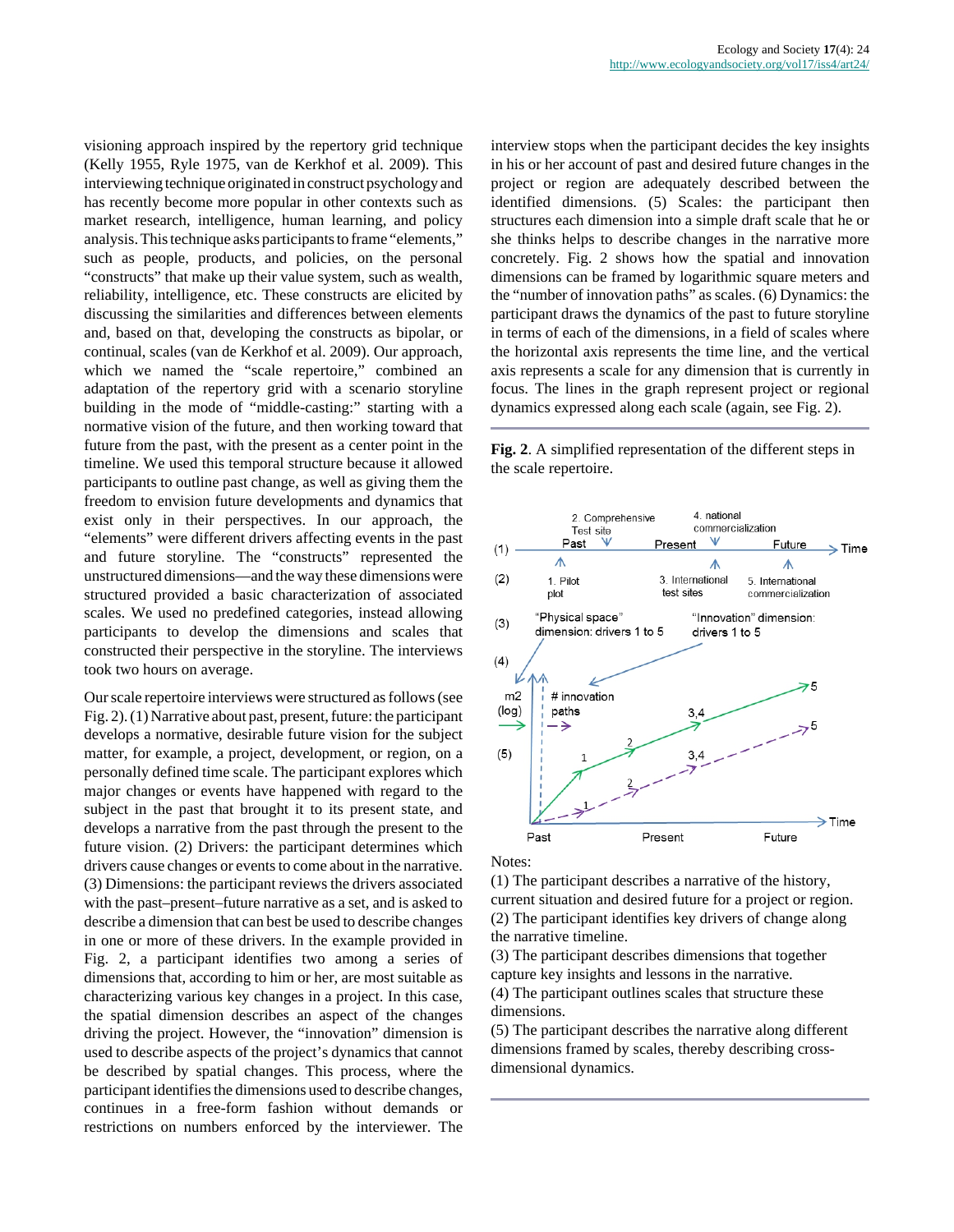| Dimensions    | Scales  |           |        |            |         |          |        |            |        |               |      |
|---------------|---------|-----------|--------|------------|---------|----------|--------|------------|--------|---------------|------|
|               | Network | Knowledge | Policy | Management | Spatial | Temporal | Vision | Innovation | Sector | <b>Status</b> | Role |
| Network       | 17      |           |        |            |         |          |        |            |        |               |      |
| Knowledge     | 3       | 14        |        | 2          |         |          |        |            | ⌒      |               |      |
| Policy        |         |           | 15     |            |         |          |        |            |        |               |      |
| Management    |         |           |        | 12         |         |          |        |            |        |               |      |
| Spatial       |         |           |        |            |         |          |        |            |        |               |      |
| Temporal      |         |           |        |            |         |          |        |            |        |               |      |
| Vision        | 5       |           |        |            |         |          | 3      |            |        |               |      |
| Innovation    |         |           |        |            |         |          |        | 4          |        |               |      |
| Sector        |         |           |        |            |         |          |        |            | 11     |               |      |
| <b>Status</b> |         |           |        |            |         |          |        |            |        |               |      |
| Role          |         |           |        |            |         |          |        |            |        |               |      |

**Table 1**. Relationships between the most prevalent dimensions (horizontal) and scales (vertical).

Notes: The numbers refer to the number of instances in which scales from a vertical category were used by participants to frame a horizontal dimension. Many scales from the different categories are used to frame the dimension that category refers to (e.g., network scales to frame the network dimension). In other instances, scales in a category associated with one dimension are used to frame other dimensions (e.g., network scales to frame the vision dimension).

# **Data processing**

#### *Analysis of the spectrum of dimensions and scales*

To avoid bias, three researchers each clustered the total collection of generated dimensions on similarity, and subsequently discussed categories to come to an agreement on the main dimensions. Scales were also analyzed and merged when they were essentially similar.

### *Exploring scales and cross-scale dynamics*

An inventory was made of the scales used to structure the dimensions. By cross-referencing dimensions and scales, we evaluated how scales were applied to different dimensions. To depict the scales, we followed the visual format used by Cash et al. (2006). Cross-scale dynamics were identified with the participants and reformatted so that, rather than showing multiple dynamics against different scales on the y-axis and time on the x-axis, two scales were set against each other to show a single cross-dimensional dynamic. This translation from the initial visualization created by participants required some simplification and clarification to make the graphs more accessible. This was done by the researchers and then checked for feedback with the participants. For reference, see how a simplified version of a stakeholder-generated graph (Fig. 2) was translated to Fig 3.

#### **RESULTS**

## **Dimensions and scales**

The interviews resulted in 156 individual dimensions and 156 scales to frame these dimensions, or an average of 9.6 dimensions/scales per participant (standard deviation = 1.8). Three researchers analyzing the dimensions for similarity came up with a set of 27 dimensions. Studies using the repertory grid technique claim that on average 16–20 participants are sufficient to capture the full spectrum of constructs—in this case, dimensions (Dunn 2001). No new dimensions were added after 13 participants were interviewed. This gave some credibility to the conclusion that, even though the case study covered a diversity of projects, the dimensions elicited from participants were a good representation of the dimensions that framed perspectives in the case study. In contrast, because scales are dependent on the specific details of how they are structured, these could only be reduced to a set of 61 scales based on similarities. Saturation in terms of scales was observed as participants were added, but several essentially new scales were still added to the collection by the final participants.

**Fig. 3**. The number of innovation paths that could be taken, set against logarithmic physical space.

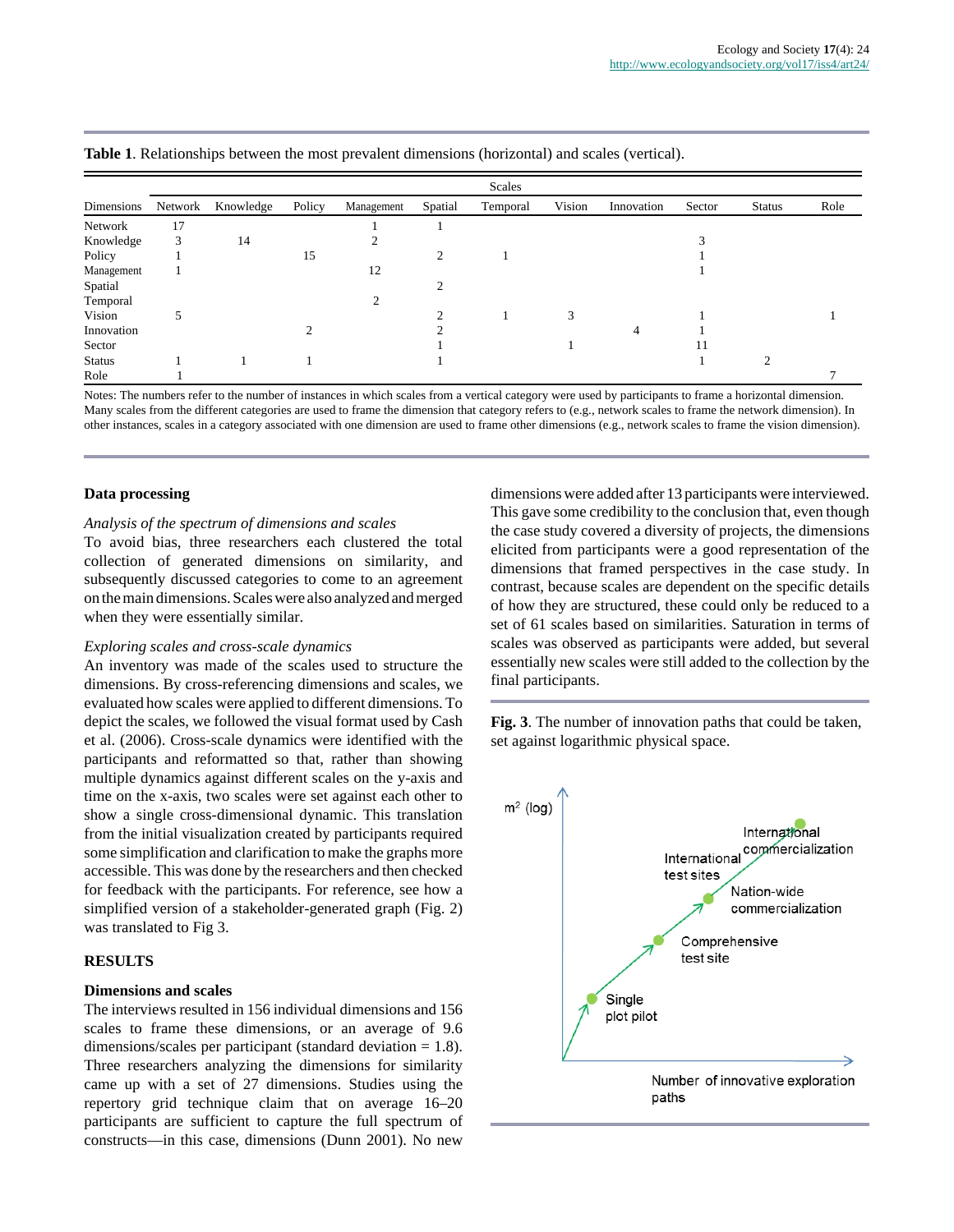

**Fig. 4**. Scales produced by participants using the scale repertoire.

Notes: The blue dots in the top-most category represent levels on those scales. The continuous, polarized scales are presented with different alternate polarizations. The different terms in the quantitative/relative category represent a number of different scales per dimension.

Table 1 shows a selected cross-referencing of dimensions and scales used by participants in the interviews. This table shows only those dimensions that have their own associated scales. The network dimension has the most occurrences of specifically associated scales. Network, policy, management, and sector interaction scales are the most used to structure other dimensions. Some dimensions had scales that were only associated with that dimension, whereas other dimensions were only characterized by scales that were not explicitly linked to the dimension they framed. Most dimensions were structured both by associated scales and by scales that were not associated.

Figure 4 shows a summary of scales used by participants. Each section of the figure shows the scales associated with a dimension. Three general categories can be distinguished: scales defined by separate levels, continuous scales with polar opposites, and quantitative or relative continuous scales.

Network scales were mentioned most frequently and, accordingly, the results show a large diversity among these scales. The network hierarchy, with a different composition from the example in Cash et al. (2006), was used most often. Another scale of note is the explicitness with which actors in the network express their individual agendas and interests. This describes a quality of network interactions that could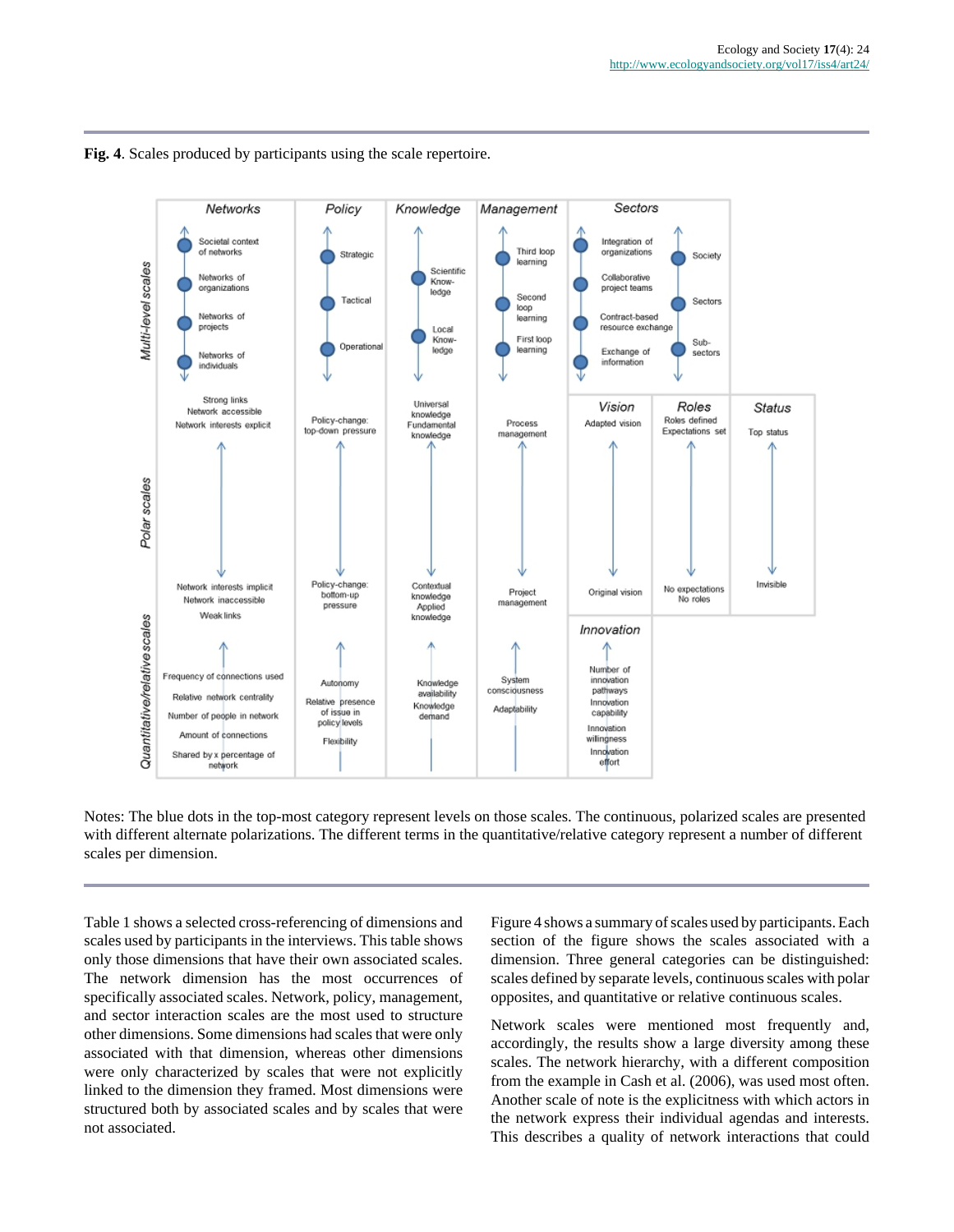enable or restrict network development, as described by a participant. Network accessibility captures another quality of networks. The participant-generated scales associated directly with the policy dimension describe different types of policy, whether operational, tactical, or strategic, and also emphasize the description of cross-level dynamics such as top-down and bottom-up pressure, the presence of issues across policy levels, as well as issues of autonomy and flexibility. Five scales were used by participants to structure the knowledge dimension. The fact that knowledge features prominently among participants' dimensions and scales can be linked to the innovative nature of these projects, where new knowledge was implemented and developed through learning processes. Participants used five organizational management scales. Change agents dealing with organizational management in the TransForum case have had to work within highly dynamic policy, knowledge, and network environments and, therefore, learning, process management, and cross-level management feature often in the accounts of participants. Participants framed many developments in their regions and projects in terms of sectors: which were the sectors and sub-sectors that were involved, whether impacts across sectors were different, and how relationships among sectors were organized. This dimension and its associated scales was seen as essential for those seeking to create change toward sustainability across the societal spectrum. Vision was seen both a future-oriented structuring of meaning for those in the present to act on, and in this interpretation, it was framed by its own scales, but it was also seen as a trait of individuals and organizations, in which case other scales were used to define it. Four scales were used by participants to structure innovation, with the innovative properties of projects and interventions both changing and being changed by societal dynamics. Specific innovation pathways were part of this dimension, but also several scales that together express innovation potential. Table 1 shows that the status dimension was framed by multiple scales including networks, policies, (e.g., different levels of official status of organizations assigned in policy programs), jurisdictions, and sectors. In each of these framings, status received a different interpretation. The scale developed specifically for status has associations with image, visibility, and marketing. Two polar scales were defined by participants to structure the relationships of roles assigned to individuals, projects, and organizations. Problems of role definition are especially likely in environments where complexity and uncertainty are high, compounded by the large number of different perspectives and types of experiences involved (Beers et al. 2010), and both of these were abundantly the case in our participants' projects.

#### **Cross-dimensional dynamics**

The scales that the participants in the TransForum case used to frame their perspectives on past and future allowed them to draw out cross-dimensional system dynamics in specific ways. The following depictions of cross-dimensional dynamics are examples transcribed from the participants' visual depictions as outlined previously. Figures 3 and 5 show examples of cross-dimensional dynamics described by spatial and social scales while Fig. 6 and Fig. 7 show cross-dimensional dynamics described by social scales.





Notes: The numbers mark the order of events. (1) represents the past integration at a local level; (2) represents current efforts to achieve the same degree of integration at the regional level; and (3) represents future ambitions of taking this integration of sectors through to the national level.

# *Cross-dimensional dynamics described by spatial and social scales*

Figure 5 shows a participant's activities to increase integration among sectors, building this integration up across jurisdictional levels. This individual has acted as a change agent by brokering between sectors related to the regional clustering of agricultural and horticultural activities and their interactions with environmental and social functions as well as logistics, knowledge development, and innovation. This image represents both the past experience this participant has had with the developing of local integration between the public and private sectors and their sub-sectors (stage 1), his current efforts to build on past successes to create a similar degree of integration between sectors at the regional level (stage 2), and his future ambitions to move from regional integration of sectors to the national level (stage 3). This elicitation of crossdimensional dynamics in the perspective of this change agent is indicative of his orientation toward both geographical and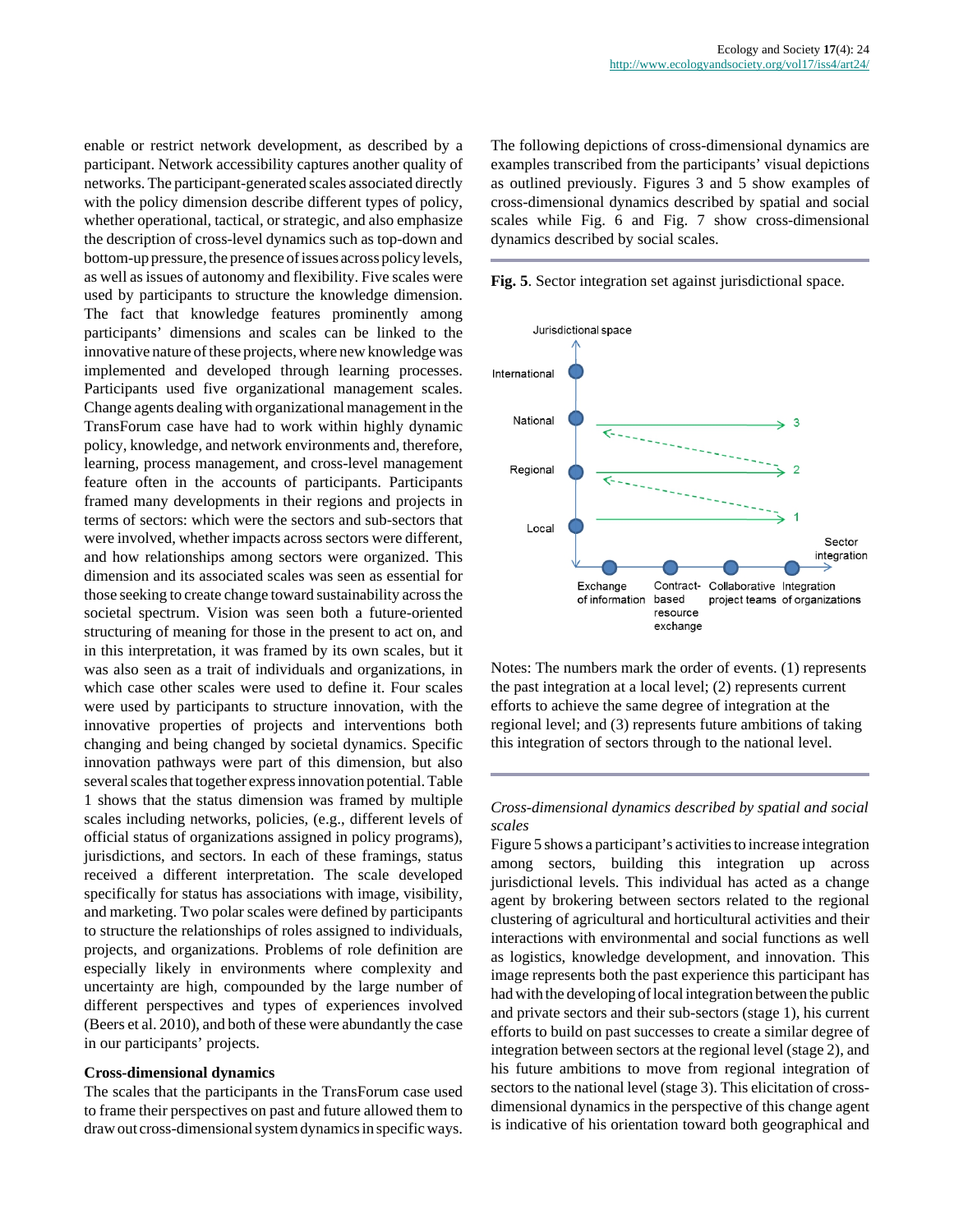social dimensions and their interplay. He recognized qualitative differences between the requirements for the integration of sectors at different jurisdictional levels, as well as the differences between degrees of integration. This included his involving of different types of actors that possessed the skills specific to the requirements of those geographical and social scales.

**Fig. 6**. Knowledge availability and the spreading of a vision set against different network levels.



Notes: The gathering of knowledge to construct a vision (1) started at the level of individuals and their networks in this example; (2) was subsequently picked up by the organization and developed further; and (3) then dispersed among its projects.

Figure 3 shows a link between available physical space and the number of innovation paths or opportunities that could be taken, in this case for saline agriculture. A pilot plot allows for experimentation with different crops. As available space grows—e.g., test sites or commercial implementation qualitatively different innovations can be developed, such as infrastructure and treatment innovations and marketing strategies, and the relationship between space and innovation becomes more complex.

# *Cross-dimensional dynamics described by social scales*

Despite the geographically rooted character of the TransForum regional development projects, the majority of cross-dimensional dynamics identified by the participants in their perspectives were dynamics between social scales. We provide two examples.

**Fig. 7**. A continuous polar scale for role definition set against a network hierarchy with two examples.



Notes: The circles represent an instance where at the level of individual networks roles are fully defined, whereas at the level of networks of projects the roles of projects are less defined and the roles of organizations are defined even less. The squares represent the opposite situation.

Figure 6 uses the knowledge availability and "percentage in network" scales set against a network hierarchy to show the spread of knowledge and vision through this hierarchy. In the scale-structured account of this participant, several likeminded and similarly positioned individuals acquired knowledge and developed a vision through their networks (stage 1). They disseminated this knowledge and the vision that was built on it into their organization, which acquired further knowledge and developed the vision at an organizational level using the resources in its network (stage 2). Both were then passed on in a top-down fashion to the networks of various projects that this organization was taking part in (stage 3). The relationship between knowledge acquisition and vision development is made with different levels in the network hierarchy. It shows how an individual acquires knowledge and develops a vision, and how these work through networks on different levels, in this case, a mix of bottom-up and top-down development and dissemination. The participant demonstrated a sense of the different dimensions associated with knowledge and vision development in the context of individual networks, practical projects and their organization, and an understanding of the qualitative differences between the levels in the network. This example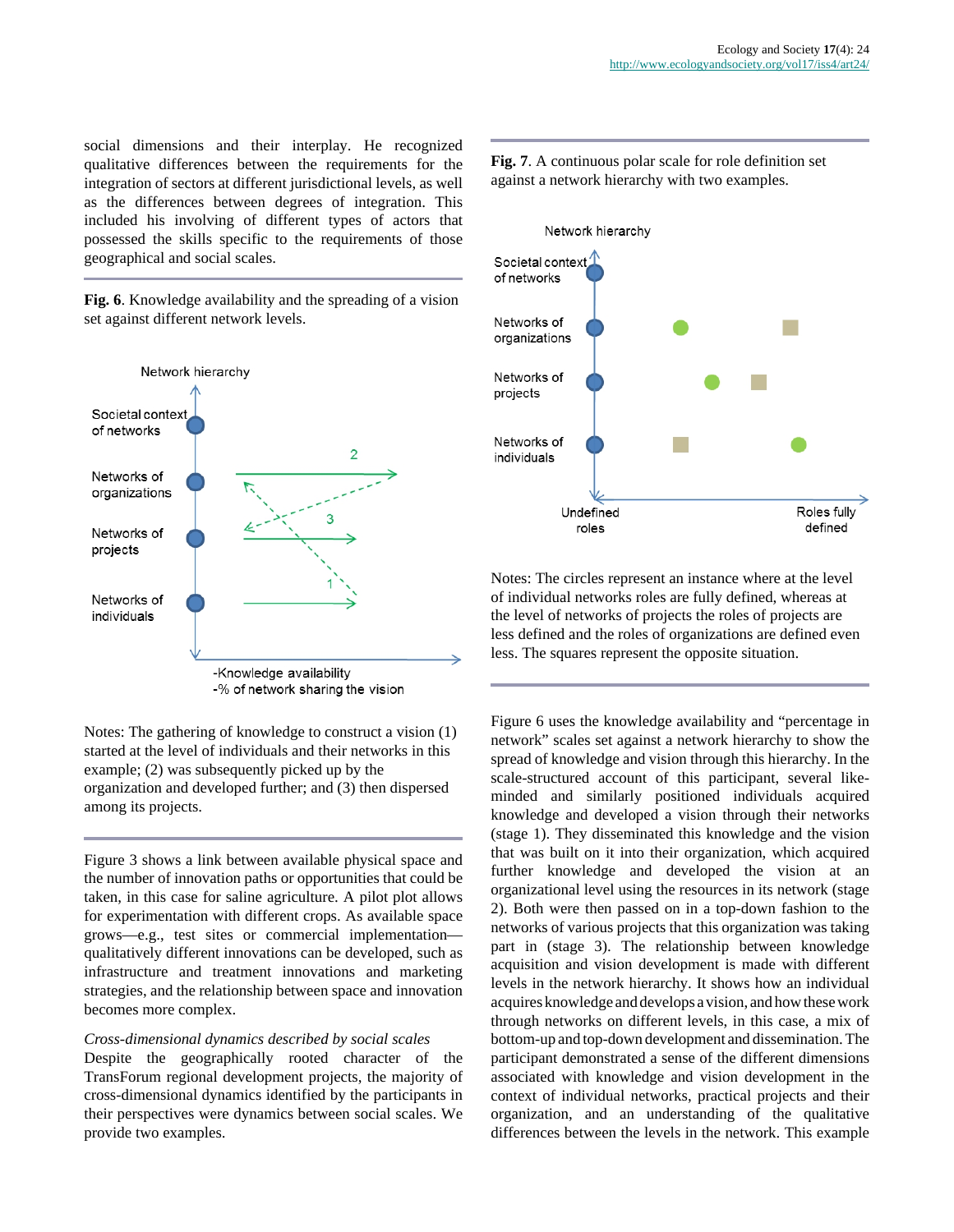is particularly relevant considering the prevalence of the "network hierarchy" scale among the participants' perspectives in our case.

Figure 7 uses a polar scale for role definition, set against the network hierarchy to show two examples from interviews of how role definitions of individuals, projects, and organizations can differ. In one example, roles of organizations and projects in networks were clearly defined, and it is only on the individual level that we found people in the network that had less defined roles and thus more flexibility to induce change. In the other example, key individuals had clearly defined roles, but projects and organizations did not.

# **DISCUSSION AND CONCLUSIONS**

#### **Introducing dimensions to the scale vocabulary**

Here, we have extended the scale vocabulary by introducing "dimension" to describe the unstructured aspects of phenomena or reality to which various scales are applied. We proposed that this distinction would be useful to highlight the fact that multiple scales can be applied to structure the same dimension. This has consequences both for insights into systems as well as for societal stakes associated with the structuring of knowledge and analysis. In the framework, cross-scale dynamics are not the same as cross-dimensional dynamics. Often, interactions between different scales also reflect interactions between different dimensions, but crossscale dynamics could also refer to interactions between different scales framing the same dimension but used by different societal actors.

The use of the dimensions, scales, and levels framework has proven useful in the case study we explored. The identification of dimensions preceded the structuring of scales when using the scale repertoire with participants. This allowed participants to acknowledge certain dimensions as important, even if they were not always able to come up with a useful scale to structure them. The usefulness of the distinction between dimensions and scales was also clear in the analysis of our results, showing that, whereas in many instances, dimensions were structured according to specifically associated scales, for example, network nodes for the network dimension, or decision levels for policy, there were also many instances where dimensions were structured by scales that were not primarily associated with these dimensions.

## **Method: the scale repertoire**

Our use of the scale repertoire in combination with the dimensions, scales, and levels framework turned out to be advantageous in many respects. The participant is not prematurely constricted by consecutive framing steps while building the narrative. Instead, dimensions, scales and associated levels are allowed to arise from the narrative. What can be seen as a weak point of this method is that the identification of dimensions is less structured than in the repertory grid technique. Also, there are no requirements for participants to structure their scales in a very detailed fashion. An argument against this criticism is that, in this way, the participants are not forced to create constructs that are artificial and not actually characteristic of their perspectives. Still, this potential tension between flexibility and structure is a point for further research on methods for the eliciting of scales that make up societal perspectives. Finally, it should be stressed that the scale repertoire focuses explicitly on subjective views of cross-scale interactions, and does not provide a way to test these perspectives.

#### **Practice-based perspectives on dimensions and scales**

We have shown that using the dimensions, scales, and levels framework and an appropriate method such as the scale repertoire, change agents can describe their perspectives using a spectrum of biophysical and social dimensions and a range of scales to describe the same dimensions. This underlines the need to consciously consider the multiplicity and multidimensionality of perspectives that exists among societal actors, especially actors such as our participants who are working toward sustainable and accepted systems change. Studies such as van Lieshout et al. (2011) have explored the framing of levels and scales by different actors through secondary analysis. Our findings advocate the value of having these actors structure dimensions and scales themselves.

The prominence of social dimensions and scales in our results runs counter to the dominance of biophysical and geographical dimensions and scales in the literature (Kok and Veldkamp 2011*a*). Part of this focus on social dimensions and scales could be explained by the heavily regulated and institutionalized Dutch context of the case study. However, it can also be an indication that the social dimensions—including political, economic, knowledge, and other dimensions—and not the biophysical dimensions, are seen as limiting, challenging, or providing most leverage from the perspective of change agents. It would be valuable to repeat this exercise in cases that are even more explicitly focused on physical environments and biophysical processes to see if social dimensions still dominate the accounts of the change agents.

#### **Cross-dimensional dynamics framed by multiple scales**

The range of dimensions and scales identified by the change agents interviewed in our case study has allowed them to use scales to describe specific cross-dimensional dynamics. These cross-dimensional dynamics represent the success stories and lessons the interviewees saw as crucial, as well as the visions and directions to where they saw themselves taking their work in the future. The essence of these cross-dimensional narratives would have been lost when framed only by spatial and temporal scales. For example, Fig. 4 shows the conscious attempt of the change agent to move further along the scale of integration at the lowest spatial level before aiming at a higher level, while being cognizant of the qualitatively different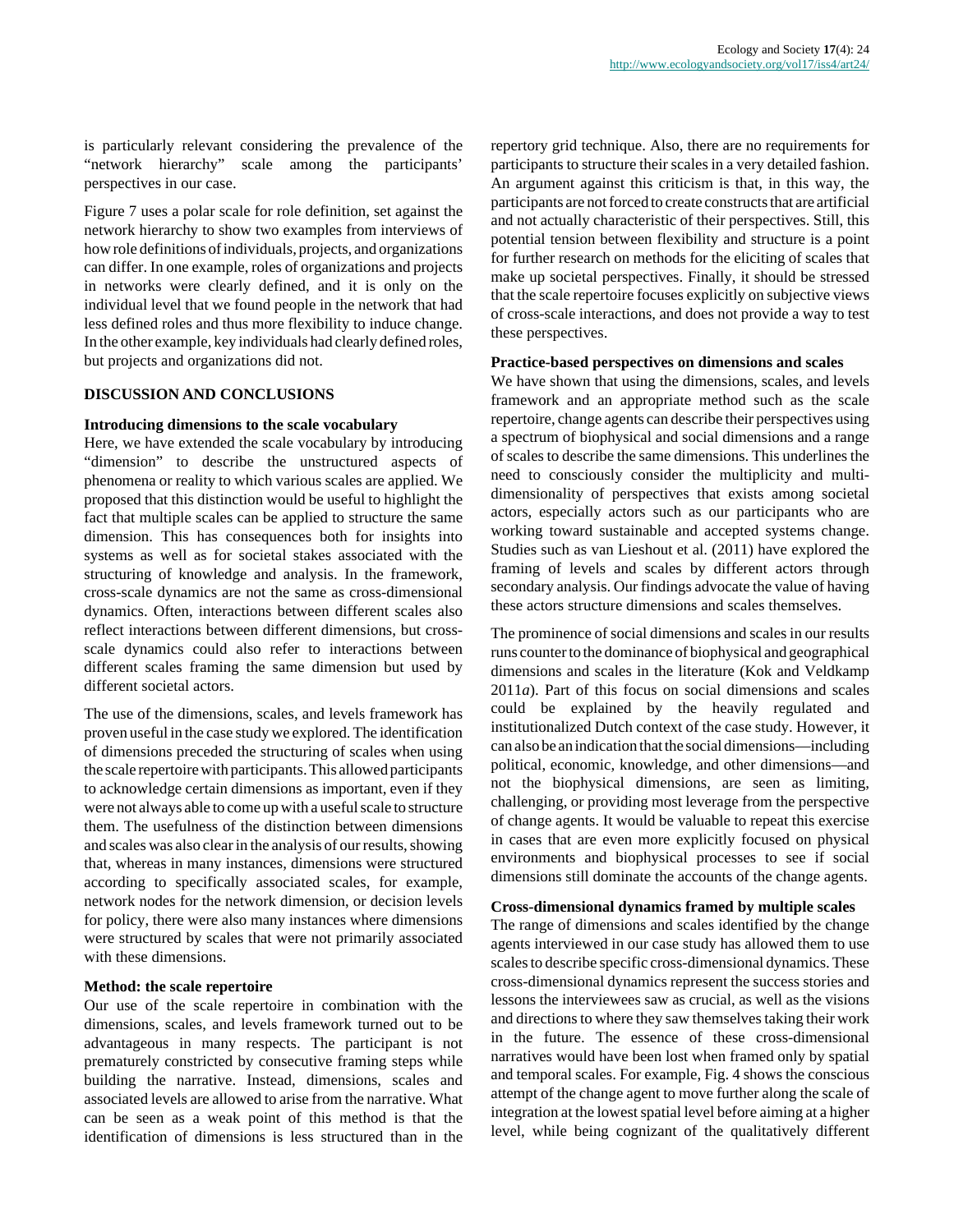| Dimension      | <b>Scales</b>                     | Key references                                                                              |  |  |  |  |  |
|----------------|-----------------------------------|---------------------------------------------------------------------------------------------|--|--|--|--|--|
| <b>Network</b> | Affiliation hierarchy             | Breiger 1974, Wasserman and Faust 1994                                                      |  |  |  |  |  |
|                | Implicit vs. explicit             | Crown and Rosse 1995                                                                        |  |  |  |  |  |
| Knowledge      | Local/scientific knowledge        | Berkes and Folke 2002, Gagnon and Berteaux 2009                                             |  |  |  |  |  |
|                | Knowledge mismatches              | van Eeten 1999, Hermans et al. 2010                                                         |  |  |  |  |  |
| Policy         | Flexibility                       | Choe and Fraser 2001, Aldy et al. 2003                                                      |  |  |  |  |  |
|                | Policy decision levels            | Jantsch 1970                                                                                |  |  |  |  |  |
| Management     | Organizational learning           | Argyris and Schön 1978, Flood and Romm 1996                                                 |  |  |  |  |  |
|                | System consciousness              | Westley 2002, Westley et al. 2006                                                           |  |  |  |  |  |
|                | Process vs. project management    | Meier and O'Toole Jr 2001, Edelenbos and Klijn 2009                                         |  |  |  |  |  |
| Sectors        | Inter-sector cooperation          | Faulkner and Senker 1994, Casimir and Dutilh 2003, Peterson 2009, van Mierlo et al.<br>2009 |  |  |  |  |  |
| Vision         | Vision development and adaptation | Westley and Mintzberg 1989, Berson et al. 2001, van der Helm 2009, O'Connell et<br>al. 2011 |  |  |  |  |  |
| Innovation     | Innovation pathways               | Feder and Umali 1993, Kash and Rycroft 2002, Rycroft and Kash 2002                          |  |  |  |  |  |
|                | Capacity, effort, willingness     | McGrath 2001, McDermott and O'Connor 2002                                                   |  |  |  |  |  |
| <b>Status</b>  | Organizational status             | Podolny and Stuart 1995, Podolny and Phillips 1996, Gray and Balmer 1998                    |  |  |  |  |  |
| Roles          | Role definitions and expectations | Sverrisson 2001                                                                             |  |  |  |  |  |

**Table 2**. Key references of knowledge domains linked to dimensions and scales from case studies.

challenges that are to be found both at each level of integration and at each spatial level. The sector integration scale is instrumental to capturing this narrative.

## **Implications for theory development**

Gibson et al. (2000) and especially Cash et al. (2006) have often been referenced to as the standard overviews of scales stemming from different disciplines. Comparing the dimensions, scales and cross-dimensional dynamics that resulted from our case study to the seminal work in these papers, we offer four key observations: (1) These studies do not give an overview of possible scales but, rather, in our view, have presented a range of different dimensions, using examples of one or multiple scales for each dimension and demonstrating the diversity of dimensions, particularly social dimensions, as guides for further research. (2) These studies and the more recent work in Kok and Veldkamp (2011*b*) advocate the need for further explorations of the spectrum of scales, and especially social scales. On the basis of our results, we would like to expand this point of view by proposing that researchers should explore a broader spectrum of a) dimensions, b) the scales associated with them, and c) differences between scales used to frame dimensions familiar to scale research. (3) This exploration entails connecting to a broader spectrum of disciplines by current scale-oriented researchers, but also an involvement in the scale debate of experts in those fields. Table 2 provides some key references from research domains that connect to the dimensions and scales found in our case studies. (5) Our results suggest that our framework and method for cross-dimensional analysis has helped change agents explicate key dynamics within the systems in which they operate. Therefore, the study of crossscale dynamics should receive a more central focus than is currently the case. Cash et al. (2006) and Cumming et al. (2006) provide a strong theoretical basis for these explorations

that could be aided by our framework and method. The crossdimensional dynamics described in our practical case studies show the potential value of a stronger focus not just on dynamics between environmental and social dimensions and scales but also between different social dimensions and scales.

#### **Implications for practical scale challenges**

We have mainly focused on the introduction of dimensions to the scale vocabulary to improve the link between development of interdisciplinary theory and concepts on scale and practicebased perspectives. However, the development of scale theory should ultimately aim to provide useful frameworks and analysis for the governance of social–ecological systems (Folke 2006). Exploring the practical use of the dimensions and scales elicited in our case study would be a next research step that we cannot fully address here. However, we see potential for our adapted scale framework and practiceoriented methods such as the scale repertoire beyond theory development, particularly related to the scale challenges for governance identified by Cash et al. (2006). We believe this framework can make significant contributions that address three key factors: (1) Ignorance: the dimensions, scales, and levels framework can help clarify what scales are used by societal actors, organizations, and institutions that affect social–ecological systems change and what dimensions these scales frame. Through methods like the scale repertoire, the extended framework can point to the possibility that other scales might be able to highlight aspects of issues that have so far not been visible. (2) Mismatches: the introduction of dimensions helps clarify that many scales can frame a dimension. This can propagate the understanding that scale mismatches are not unavoidable and that, opportunities and political realities permitting, different scales of organization and governance might be explored that are more conducive to sustainable cross-dimensional interactions with environments.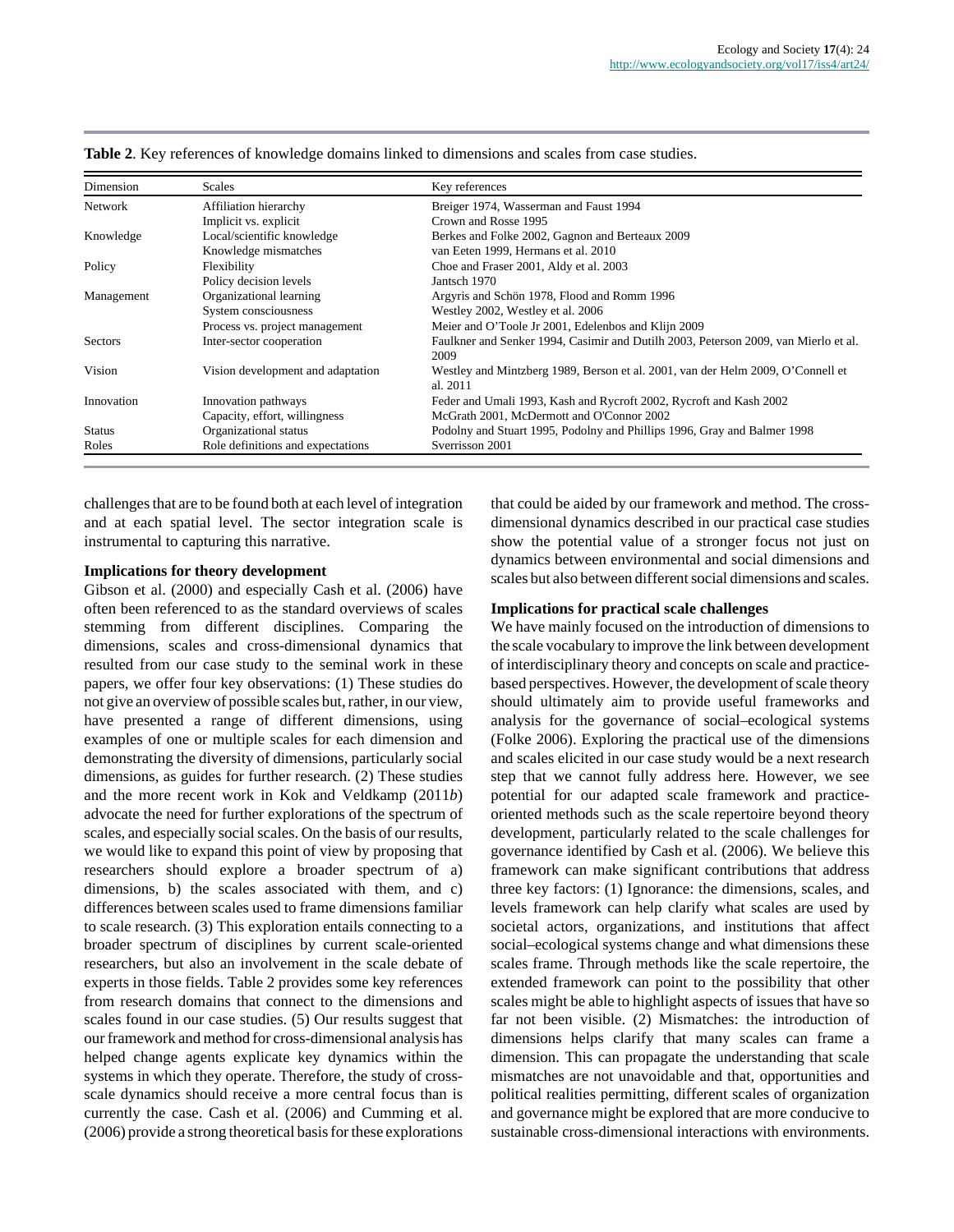(3) Plurality of scale perspectives: the dimensions, scales, and levels framework is useful in identifying pluralities of scale perspectives and in helping to understand which underlying dimensions these scales frame. The scale repertoire can help elicit specific scale perspectives held by societal actors and make them accessible to others.

*Responses to this article can be read online at:* [http://www.ecologyandsociety.org/issues/responses.](http://www.ecologyandsociety.org/issues/responses.php/5098) [php/5098](http://www.ecologyandsociety.org/issues/responses.php/5098)

# **Acknowledgments:**

*First of all, we would like to thank the participants in the TransForum interviews. Special thanks go out to Rik Eweg for helping organize the interviews. Furthermore, we would like to thank Rolf Janssen, Diederik Keuskamp, Richard Japenga and Demian Snel for helping us test and develop the Scale Repertoire method. Finally, we would like to thank the two anonymous reviewers for their helpful comments.*

# **LITERATURE CITED**

Aldy, J. E., S. Barrett, and R. N. Stavins. 2003. Thirteen plus one: a comparison of global climate policy architectures. *Climate Policy* 3:373–397.

Argyris, C. and D. Schön. 1978. *Organizational learning: a theory of action perspective.* Addison-Wesley, Reading, Massachusetts, USA. <http://dx.doi.org/10.2307/40183951>

Beers, P. J., A. Veldkamp, F. Hermans, D. van Apeldoorn, J. M. Vervoort, and K. Kok. 2010. Future sustainability and images. *Futures* 42:723–732. [http://dx.doi.org/10.1016/j.](http://dx.doi.org/10.1016/j.futures.2010.04.017) [futures.2010.04.017](http://dx.doi.org/10.1016/j.futures.2010.04.017)

Berkes, F. and C. Folke. 2002. Back to the future: ecosystem dynamics and local knowledge. Pages 121–146 *in* L. H. Gunderson and C. S. Holling, editors. *Panarchy: understanding transformations in systems of humans and nature.* Island Press, Washington, D.C., USA.

Berson, Y., B. Shamir, B. J. Avolio, and M. Popper. 2001. The relationship between vision strength, leadership style, and context. *Leadership Quarterly* 12:53–73. [http://dx.doi.](http://dx.doi.org/10.1016/S1048-9843(01)00064-9) [org/10.1016/S1048-9843\(01\)00064-9](http://dx.doi.org/10.1016/S1048-9843(01)00064-9)

Breiger, R. L. 1974. The duality of persons and groups. *Social Forces* 53:181–190.

Buckley, W. F. 1967. *Sociology and modern systems theory.* Englewood Cliffs, New Jersey, USA.

Buizer, M., B. Arts, and K. Kok. 2011. Governance, scale and the environment: the importance of recognizing knowledge claims in transdisciplinary arenas. *Ecology and Society* 16(1): 21. [online] URL: [http://www.ecologyandsociety.org/vol16/](http://www.ecologyandsociety.org/vol16/iss1/art21/) [iss1/art21/](http://www.ecologyandsociety.org/vol16/iss1/art21/)

Cash, D. W., W. N. Adger, F. Berkes, P. Garden, L. Lebel, P. Olsson, L. Pritchard, and O. Young. 2006. Scale and crossscale dynamics: governance and information in a multilevel world. *Ecology and Society* 11(2): 8. [online] URL: [http://](http://www.ecologyandsociety.org/vol11/iss2/art8/) [www.ecologyandsociety.org/vol11/iss2/art8/](http://www.ecologyandsociety.org/vol11/iss2/art8/)

Casimir, G., and C. Dutilh. 2003. Sustainability: a gender studies perspective. *International Journal of Consumer Studies* 27:316–325. [http://dx.doi.org/10.1046/](http://dx.doi.org/10.1046/j.1470-6431.2003.00323.x) [j.1470-6431.2003.00323.x](http://dx.doi.org/10.1046/j.1470-6431.2003.00323.x)

Choe, C., and I. Fraser. 2001. On the flexibility of optimal policies for green design. *Environmental and Resource Economics* 18:367–371.<http://dx.doi.org/10.1023/A:1011170816440>

Crown, D. F., and J. G. Rosse. 1995. Yours, mine, and ours: facilitating group productivity through the integration of individual and group goals. *Organizational Behavior and Human Decision Processes* 64:138–150. [http://dx.doi.](http://dx.doi.org/10.1006/obhd.1995.1096) [org/10.1006/obhd.1995.1096](http://dx.doi.org/10.1006/obhd.1995.1096)

Cumming, G. S., D. H. M. Cumming, and C. L. Redman. 2006. Scale mismatches in social–ecological systems: causes, consequences, and solutions. *Ecology and Society* 11(1): 14. [online] URL: [http://www.ecologyandsociety.org/vol11/iss1/](http://www.ecologyandsociety.org/vol11/iss1/art14/) [art14/](http://www.ecologyandsociety.org/vol11/iss1/art14/)

Dahl, R. 1989. *Democracy and its critics.* Yale University Press, New Haven, Connecticut, USA.

De Blaeij, A. T., N. Polman, and S. Reinhard. 2011. Economic governance to expand commercial wetlands: within- and cross-scale challenges. *Ecology and Society* 16(1): 33. [online] URL:<http://www.ecologyandsociety.org/vol16/iss1/art33/>

Dunn, W. N. 2001. Using the method of context validation to mitigate Type III errors in environmental policy analysis. Pages 417–436 *in* M. Hisschemöller, R. Hoppe, and J. Ravetz, editors. *Knowledge, power, and participation in environmental policy analysis.* Transaction, New Brunswick, New Jersey, USA.

Edelenbos, J., and E. H. Klijn. 2009. Project versus process management in public–private partnership: relation between management style and outcomes. *International Public Management Journal* 12:310–331. [http://dx.doi.](http://dx.doi.org/10.1080/10967490903094350) [org/10.1080/10967490903094350](http://dx.doi.org/10.1080/10967490903094350)

Faulkner, W., and J. Senker. 1994. Making sense of diversity: public–private sector research linkage in three technologies. *Research Policy* 23:673–695. [http://dx.doi.org/10.1016/0048-7333](http://dx.doi.org/10.1016/0048-7333(94)90017-5) [\(94\)90017-5](http://dx.doi.org/10.1016/0048-7333(94)90017-5)

Feder, G., and D. L. Umali. 1993. The adoption of agricultural innovations: a review. *Technological Forecasting and Social*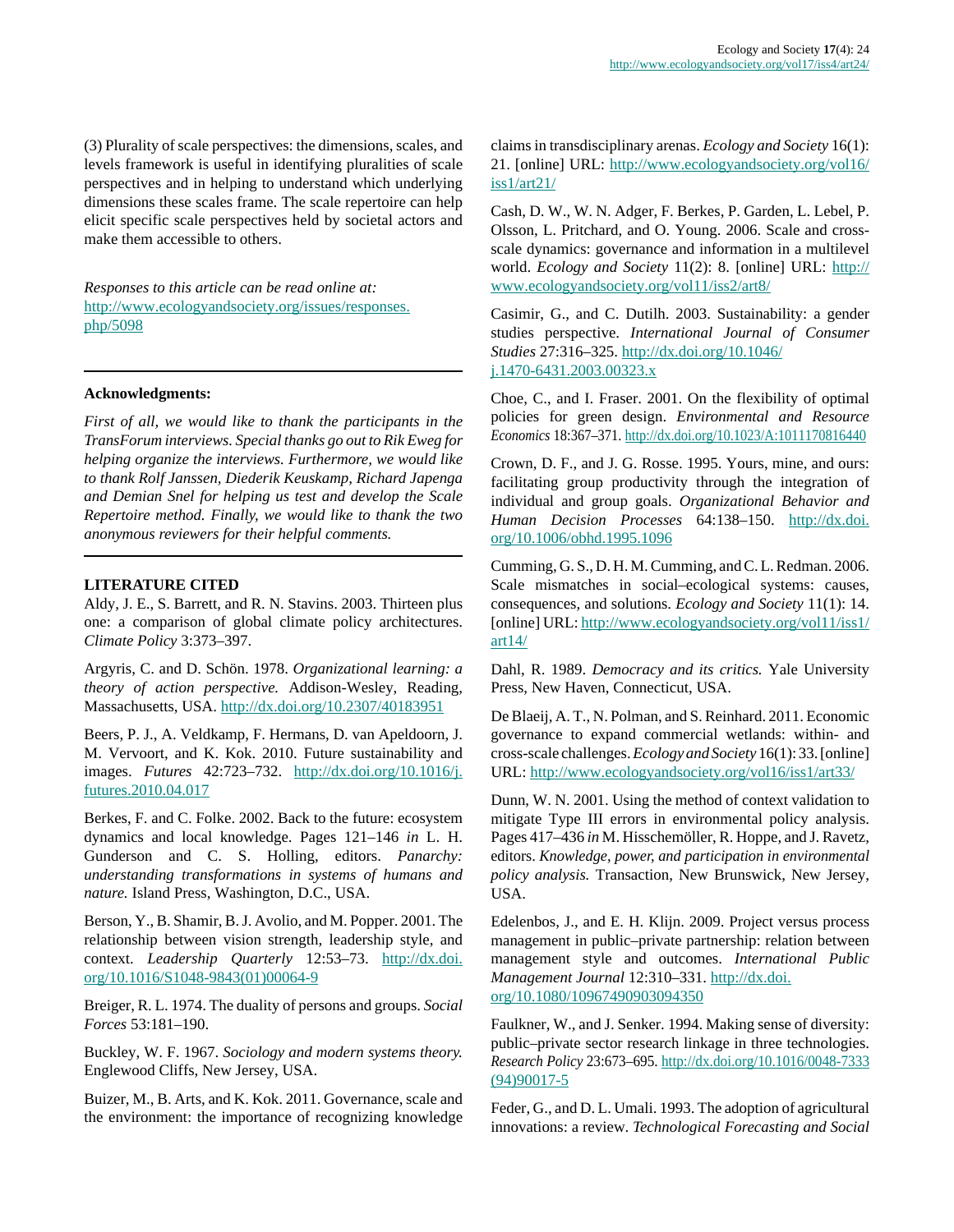*Change* 43:215–239. [http://dx.doi.org/10.1016/0040-1625](http://dx.doi.org/10.1016/0040-1625(93)90053-A) [\(93\)90053-A](http://dx.doi.org/10.1016/0040-1625(93)90053-A)

Flood, R. L., and N. R. A. Romm. 1996. *Diversity management: triple loop learning.* Wiley, New York, New York, USA.

Folke, C. 2006. Resilience: the emergence of a perspective for social–ecological systems analyses. *Global Environmental Change* 16:253–267. [http://dx.doi.org/10.1016/j.](http://dx.doi.org/10.1016/j.gloenvcha.2006.04.002) [gloenvcha.2006.04.002](http://dx.doi.org/10.1016/j.gloenvcha.2006.04.002)

Gagnon, C. A., and D. Berteaux. 2009. Integrating traditional ecological knowledge and ecological science: a question of scale. *Ecology and Society* 14(2): 19. [online] URL: [http://](http://www.ecologyandsociety.org/vol14/iss2/art19/) [www.ecologyandsociety.org/vol14/iss2/art19/](http://www.ecologyandsociety.org/vol14/iss2/art19/)

Gibson, C. C., E. Ostrom, and T. K. Ahn. 2000. The concept of scale and the human dimensions of global change: a survey. *Ecological Economics* 32:217–239. [http://dx.doi.org/10.1016/](http://dx.doi.org/10.1016/S0921-8009(99)00092-0) [S0921-8009\(99\)00092-0](http://dx.doi.org/10.1016/S0921-8009(99)00092-0)

Giddens, A. 1990. *The consequences of modernity.* Polity, Cambridge, UK.

Gray, E. R., and J. M. T. Balmer. 1998. Managing corporate image and corporate reputation. *Long Range Planning* 31:695–702. [http://dx.doi.org/10.1016/S0024-6301\(98\)00074-0](http://dx.doi.org/10.1016/S0024-6301(98)00074-0)

Hermans, F., I. Horlings, P. J. Beers, and H. Mommaas. 2010. The contested redefinition of a sustainable countryside: revisiting Frouws' rurality discourses. *Sociologia Ruralis* 50:46–63. [http://dx.doi.org/10.1111/j.1467-9523.2009.00501.](http://dx.doi.org/10.1111/j.1467-9523.2009.00501.x) [x](http://dx.doi.org/10.1111/j.1467-9523.2009.00501.x)

Holland, J. 1998. *Emergence: from chaos to order.* Oxford University Press, Oxford, UK.

Holling, C. S. 1986. The resilience of terrestrial ecosystems: local surprise and global change. Pages 292–317 *in* W. C. Clark and R. E. Munn, editors. *Sustainable development of the bioshphere.* Cambridge University Press, Cambridge, UK.

Holling, C. S., L. H. Gunderson, and G. D. Peterson. 2002. Sustainability and panarchies. Pages 63–102 *in* L. H. Gunderson and C. S. Holling, editors. *Panarchy: understanding transformations in systems of humans and nature.* Island Press, Washington, D.C., USA.

Hooghe, L., and G. Marks. 2003. Unraveling the central state, but how? Types of multi-level governance. *American Political Science Review* 97:233–243.

Kash, D. E., and R. Rycroft. 2002. Emerging patterns of complex technological innovation. *Technological Forecasting and Social Change* 69:581–606. [http://dx.doi.org/10.1016/](http://dx.doi.org/10.1016/S0040-1625(01)00171-8) [S0040-1625\(01\)00171-8](http://dx.doi.org/10.1016/S0040-1625(01)00171-8)

Kelly, G. A. 1955. *The psychology of personal constructs, volume 1: a theory of personality.* Norton, New York, New York, USA.

Klir, G. J. 1969. *An approach to general systems theory.* Van Nostrand Reinhold, New York, New York, USA.

Kok, K., A. Farrow, A. Veldkamp, and P. H. Verburg. 2001. A method and application of multi-scale validation in spatial land use models. *Agriculture, Ecosystems and Environment* 85:223–238. [http://dx.doi.org/10.1016/S0167-8809\(01\)00186-4](http://dx.doi.org/10.1016/S0167-8809(01)00186-4)

Kok, K., M. Patel, D. S. Rothman, and G. Quaranta. 2006. Multi-scale narratives from an IA perspective: Part II. Participatory local scenario development. *Futures* 38:285– 311. <http://dx.doi.org/10.1016/j.futures.2005.07.006>

Kok, K. and A. Veldkamp. 2011*a*. Scale and governance: conceptual considerations and practical implications. *Ecology and Society* 16(2): 23. [online] URL: [http://www.](http://www.ecologyandsociety.org/vol16/iss2/art23/) [ecologyandsociety.org/vol16/iss2/art23/](http://www.ecologyandsociety.org/vol16/iss2/art23/)

Kok, K. and A. Veldkamp. editors. 2011*b*. *Scale and Governance*. Ecology and Society Special Feature 57. [online] URL: [http://www.ecologyandsociety.org/issues/view.php?](http://www.ecologyandsociety.org/issues/view.php?sf=57)  $sf=57$ 

Levin, S. 1999. *Fragile dominion—complexity and the commons.* Perseus Publishing, Cambridge, Massachussetts, USA.

Levin, S. A. 1992. The problem of pattern and scale in ecology. *Ecology* 73:1943–1967.<http://dx.doi.org/10.2307/1941447>

Manson, S. M. 2008. Does scale exist? An epistemological scale continuum for complex human–environment systems. *Geoforum* 39:776–788. [http://dx.doi.org/10.1016/j.](http://dx.doi.org/10.1016/j.geoforum.2006.09.010) [geoforum.2006.09.010](http://dx.doi.org/10.1016/j.geoforum.2006.09.010)

McDermott, C. M., and G. C. O'Connor. 2002. Managing radical innovation: an overview of emergent strategy issues. *Journal of Product Innovation Management* 19:424–438. [http://dx.doi.org/10.1016/S0737-6782\(02\)00174-1](http://dx.doi.org/10.1016/S0737-6782(02)00174-1)

McGrath, R. G. 2001. Exploratory learning, innovative capacity, and managerial oversight. *Academy of Management Journal* 44:118–131.<http://dx.doi.org/10.2307/3069340>

Meier, K. J., and L. J. O'Toole Jr. 2001. Managerial strategies and behavior in networks: a model with evidence from U.S. public education. *Journal of Public Administration Research and Theory* 11:271–293. [http://dx.doi.org/10.1093/oxfordjournals.](http://dx.doi.org/10.1093/oxfordjournals.jpart.a003503) [jpart.a003503](http://dx.doi.org/10.1093/oxfordjournals.jpart.a003503)

Meyer, W. B., D. Gregory, B. L. Turner II, and P. F. McDowell. 1992. The local–global continuum. Pages 255–279 *in* R. F. Abler, M. G. Marcus, and J. M. Olson, editors. *Geography's Inner Worlds*. Rutgers University Press, New Brunswick, New Jersey, USA.

Moore, M. L. 2011. Surmountable chasms: networks and social innovation for resilient systems. *Ecology and Society* 16(1): 5. [online] URL: [http://www.ecologyandsociety.org/](http://www.ecologyandsociety.org/vol16/iss1/art5/) [vol16/iss1/art5/](http://www.ecologyandsociety.org/vol16/iss1/art5/)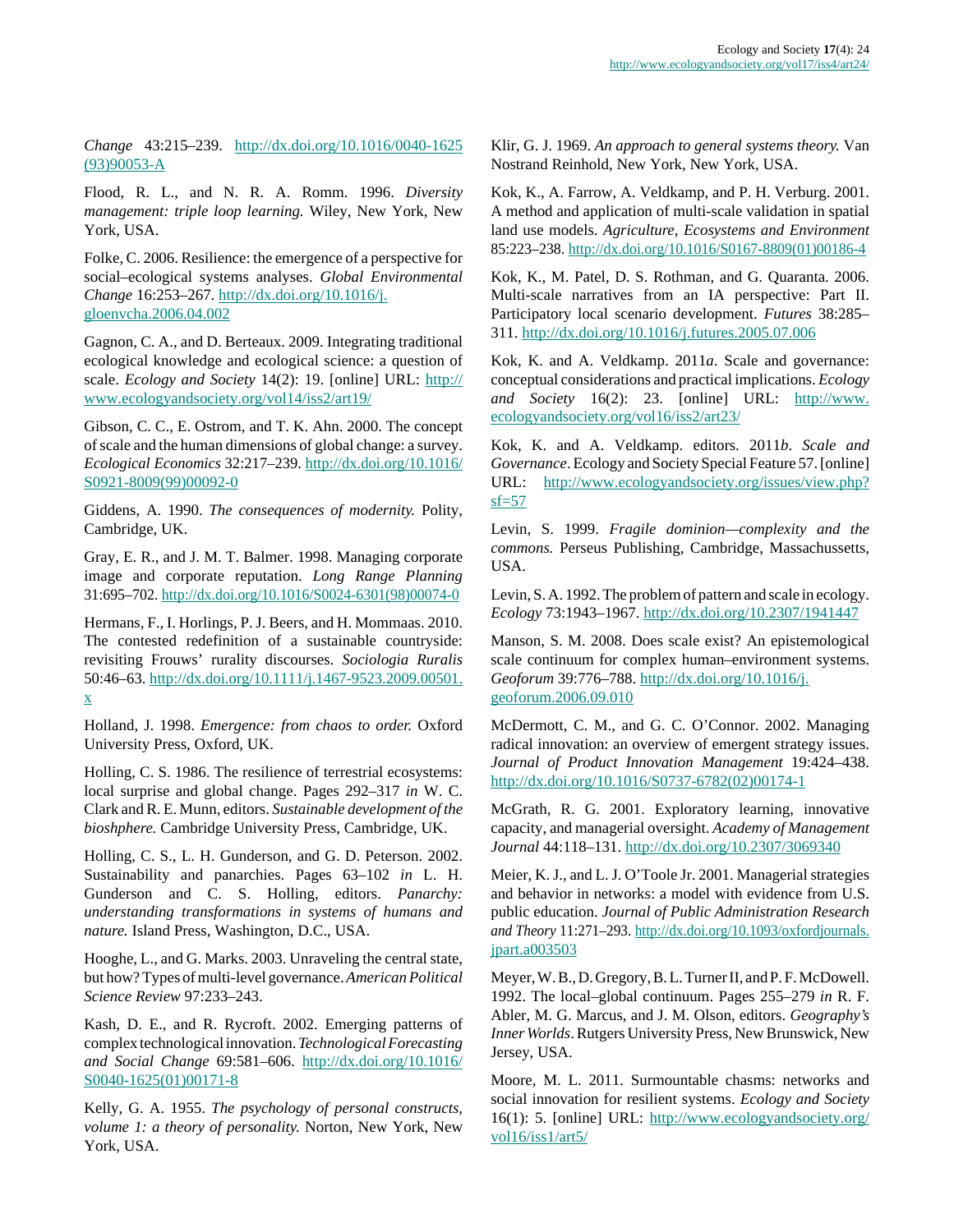O'Connell, D., K. Hickerson, and A. Pillutla. 2011. Organizational visioning: an integrative review. *Group and Organization Management* 36:103–125. [http://dx.doi.](http://dx.doi.org/10.1177/1059601110390999) [org/10.1177/1059601110390999](http://dx.doi.org/10.1177/1059601110390999)

Ostrom, V. 1991. *The meaning of American federalism: constituting a self-governing society.* ICS, San Francisco, California, USA.

Ostrom, V. 1997. *The meaning of democracy and the vulnerability of democracies: a response to Tocqueville's challenge.* University of Michigan Press, Ann Arbor, Michigan, USA.

Peterson, H. C. 2009. Transformational supply chains and the "wicked problem" of sustainability: aligning knowledge, innovation, entrepreneurship, and leadership. *Journal on Chain and Network Science* 9(2):71–82. [http://dx.doi.](http://dx.doi.org/10.3920/JCNS2009.x178) [org/10.3920/JCNS2009.x178](http://dx.doi.org/10.3920/JCNS2009.x178)

Podolny, J. M., and D. J. Phillips. 1996. The dynamics of organizational status. *Industrial and Corporate Change* 5 (2):453–471.<http://dx.doi.org/10.1093/icc/5.2.453>

Podolny, J. M., and T. E. Stuart. 1995. A role-based ecology of technological change. *American Journal of Sociology* 100 (5):1224–1260.<http://dx.doi.org/10.1086/230637>

Rossi, M. S., H. S. Brown, and L. W. Baas. 2000. Leaders in sustainable development: how agents of change define the agenda. *Business Strategy and the Environment* 9:273–286. [http://dx.doi.org/10.1002/1099-0836\(200009/10\)9:5<273::AID-](http://dx.doi.org/10.1002/1099-0836(200009/10)9:5<273::AID-BSE254>3.0.CO;2-Q)[BSE254>3.0.CO;2-Q](http://dx.doi.org/10.1002/1099-0836(200009/10)9:5<273::AID-BSE254>3.0.CO;2-Q)

Rotmans, J. 2005. *Societal innovation: between dream and reality lies complexity.* Erasmus University, Rotterdam, The Netherlands.<http://dx.doi.org/10.2139/ssrn.878564>

Rycroft, R. W., and D. E. Kash. 2002. Path dependence in the innovation of complex technologies. *Technology Analysis and Strategic Management* 14(1):21–35. [http://dx.doi.](http://dx.doi.org/10.1080/09537320220125865) [org/10.1080/09537320220125865](http://dx.doi.org/10.1080/09537320220125865)

Ryle, A. 1975. *Frames and cages: the repertory grid approach to human understanding.* Chatto and Windus for Sussex University Press, London, UK.

Sayre, N. F. 2005. Ecological and geographical scale: parallels and potential for integration. *Progress in Human Geography* 29:276–290. <http://dx.doi.org/10.1191/0309132505ph546oa>

Schwartz, P. P. 1991. *The art of the long view: planning for the future in an uncertain world.*. Currency Doubleday, New York, New York, USA.

Silver, J. J. 2008. Weighing in on scale: synthesizing disciplinary approaches to scale in the context of building interdisciplinary resource management. *Society and Natural Resources* 21:921–929. [http://dx.doi.org/10.1080/08941920-](http://dx.doi.org/10.1080/08941920701617809) [701617809](http://dx.doi.org/10.1080/08941920701617809)

Sverrisson, A. 2001. Translation networks, knowledge brokers and novelty construction: pragmatic environmentalism in Sweden. *Acta Sociologica* 44:312–327.

Termeer, C. J. A. M., A. Dewulf, and M. van Lieshout. 2010. Disentangling scale approaches in governance research: comparing monocentric, multilevel, and adaptive governance. *Ecology and Society* 15(4): 29. [online] URL: [http://www.](http://www.ecologyandsociety.org/vol15/iss4/art29/) [ecologyandsociety.org/vol15/iss4/art29/](http://www.ecologyandsociety.org/vol15/iss4/art29/)

TransForum. 2010. *Duurzaam agrarisch ondernemen: Het stedelijk gebied als motor voor nieuwe bedrijvigheid; de zes gedaanten van de succesvolle agrarische ondernemer toegelicht aan de hand van negen projecten.* TransForum Agro & Groen, Zoetermeer, The Netherlands.

Turnhout, E., and S. Boonman-Berson. 2011. Databases, scaling practices, and the globalization of biodiversity. *Ecology and Society* 16(1): 35.

[online] URL: [http://www.ecologyandsociety.org/vol16/iss1/](http://www.ecologyandsociety.org/vol16/iss1/art35/) [art35/](http://www.ecologyandsociety.org/vol16/iss1/art35/)

Van Apeldoorn, D. F., K. Kok, M. P. W. Sonneveld, and T. (A.) Veldkamp. 2011. Panarchy rules: rethinking resilience of agroecosystems, evidence from Dutch dairy-farming. *Ecology and Society* 16(1): 39. [online] URL: [http://www.](http://www.ecologyandsociety.org/vol16/iss1/art39/) [ecologyandsociety.org/vol16/iss1/art39/](http://www.ecologyandsociety.org/vol16/iss1/art39/)

van de Kerkhof, M., E. Cuppen, and M. Hisschemüller. 2009. The repertory grid to unfold conflicting positions: the case of a stakeholder dialogue on prospects for hydrogen. *Technological Forecasting and Social Change* 76:422–432. <http://dx.doi.org/10.1016/j.techfore.2008.07.004>

van der Helm, R. 2009. The vision phenomenon: towards a theoretical underpinning of visions of the future and the process of envisioning. *Futures* 41:96–104. [http://dx.doi.](http://dx.doi.org/10.1016/j.futures.2008.07.036) [org/10.1016/j.futures.2008.07.036](http://dx.doi.org/10.1016/j.futures.2008.07.036)

Van der Veen, A., and G. Tagel. 2011. Effect of policy interventions on food security in Tigray, Northern Ethiopia. *Ecology and Society* 16(1): 18. [online] URL: [http://www.](http://www.ecologyandsociety.org/vol16/iss1/art18/) [ecologyandsociety.org/vol16/iss1/art18/](http://www.ecologyandsociety.org/vol16/iss1/art18/)

van Eeten, M. 1999. *Dialogues of the deaf. Defining new agendas for environmental deadlocks.* Eburon, Delft, The Netherlands.

Van Latesteijn, H., and K. Andeweg, editors. 2010. *The TransForum model: transforming agro innovation toward sustainable development.* Springer, Dordrecht, The Netherlands.<http://dx.doi.org/10.1007/978-90-481-9781-1>

van Lieshout, M., A. Dewulf, N. Aarts, and T. C. 2011. Do scale frames matter? Scale frame mismatches in the decision making process about a "mega farm" in a small Dutch village. *Ecology and Society* 16(1): 38. [online] URL: [http://www.](http://www.ecologyandsociety.org/vol16/iss1/art38/) [ecologyandsociety.org/vol16/iss1/art38/](http://www.ecologyandsociety.org/vol16/iss1/art38/)